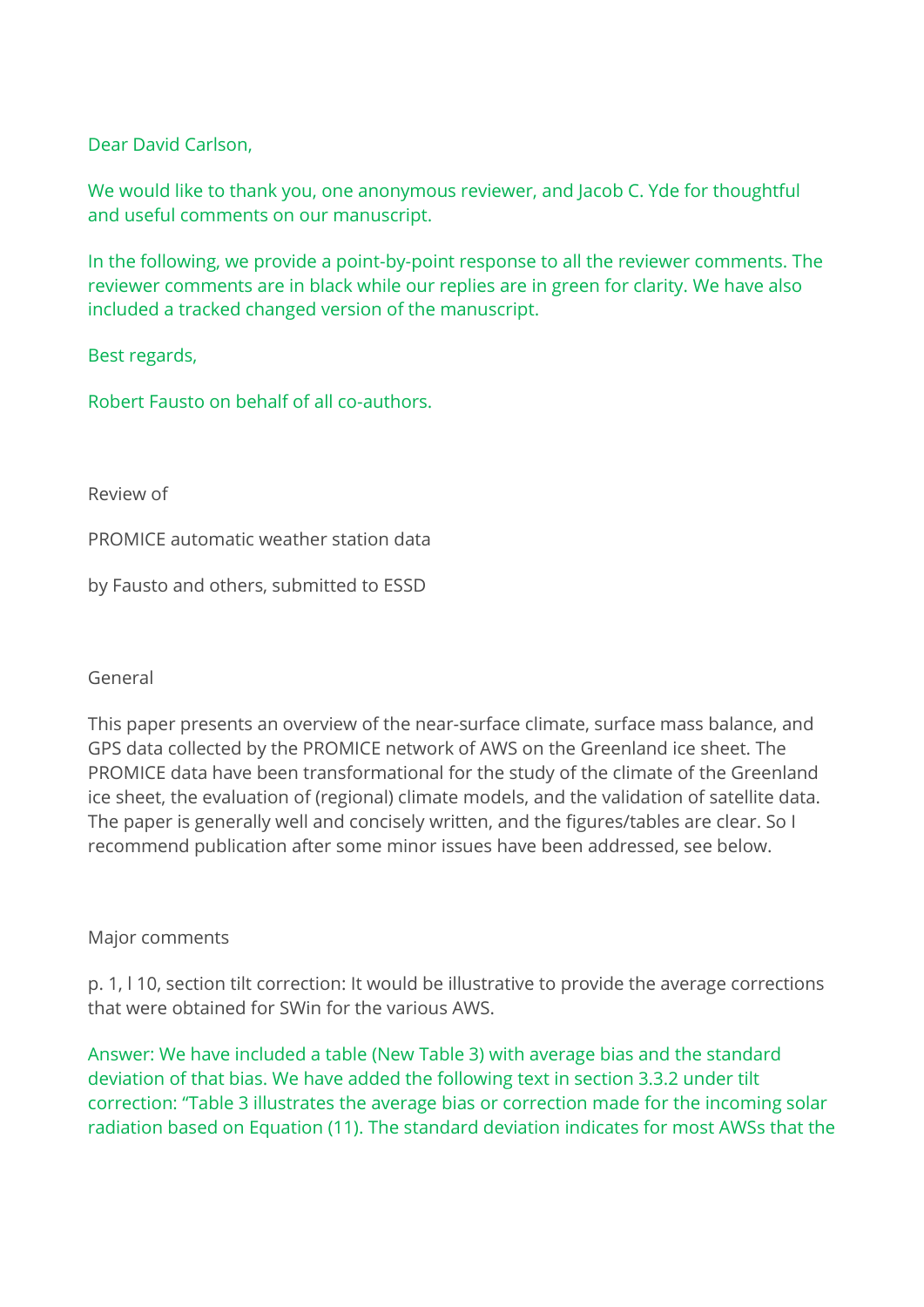# average correction is relatively minor (below 15 Wm−2), while few AWSs have corrections values spread out over a wider range (Table 3)."

Section 4: instead of presenting time series of two selected AWS, which comes across as somewhat arbitrary, I would have preferred a table with climatological averages, including the SEB terms, simply to demonstrate that the stations are suitable to base a climatology on in the first place and that they are in climatologically distinct regions, which is the main asset of PROMICE. This could be accompanied by a brief analysis of basic climate information e.g. near-surface lapse rate, SWin/SW\_TOA, etc.

Answer: We recognize that a table with climatological averages, including the SEB terms, is useful for demonstrating and quantifying the climatologically distinct regions of the AWS network. However, to include an actual and proper data analysis is, in our opinion, beyond the scope of this dataset description paper, so we will refrain from doing that. Also, even a brief analysis of basic climate information will quickly make this already long dataset description paper even longer. We just want to give examples on how the dataset can be used, so we would like to keep that part. We have included a table in the appendix (Table B1) and a subsection, called "Data climatology: Average and standard deviation", to quantify and describe the averages and their variation. We include the meteorological parameters, and the corrected and estimated surface energy balance terms.

# Minor and textual comments

p1, l. 18: "Presently, the PROMICE AWS data are not included in any reanalysis product such as ERA5, aiding studies with an independent assessment of the performance of regional climate models, and other numerical models that aim 20 to quantify surface mass or energy fluxes (Fettweis et al., 2020)." Has this been a deliberate choice? Is it an option to reverse this in the future, to improve the reanalysis products themselves?

Answer: It has not been a deliberate choice, but circumstances and certain challenges made it problematic, so we chose to wait. It is our goal to make the AWS data available through WMO in the near future.

p. 2, l. 11: "allows full coverage of the ice sheet," suggest: "allows coverage in various climate zones" as full coverage is evidently not possible and/or aimed for.

### Answer: Done

p. 3, l. 23: "snow and ice ablation/accumulation" suggest: "snow ablation/accumulation and ice ablation"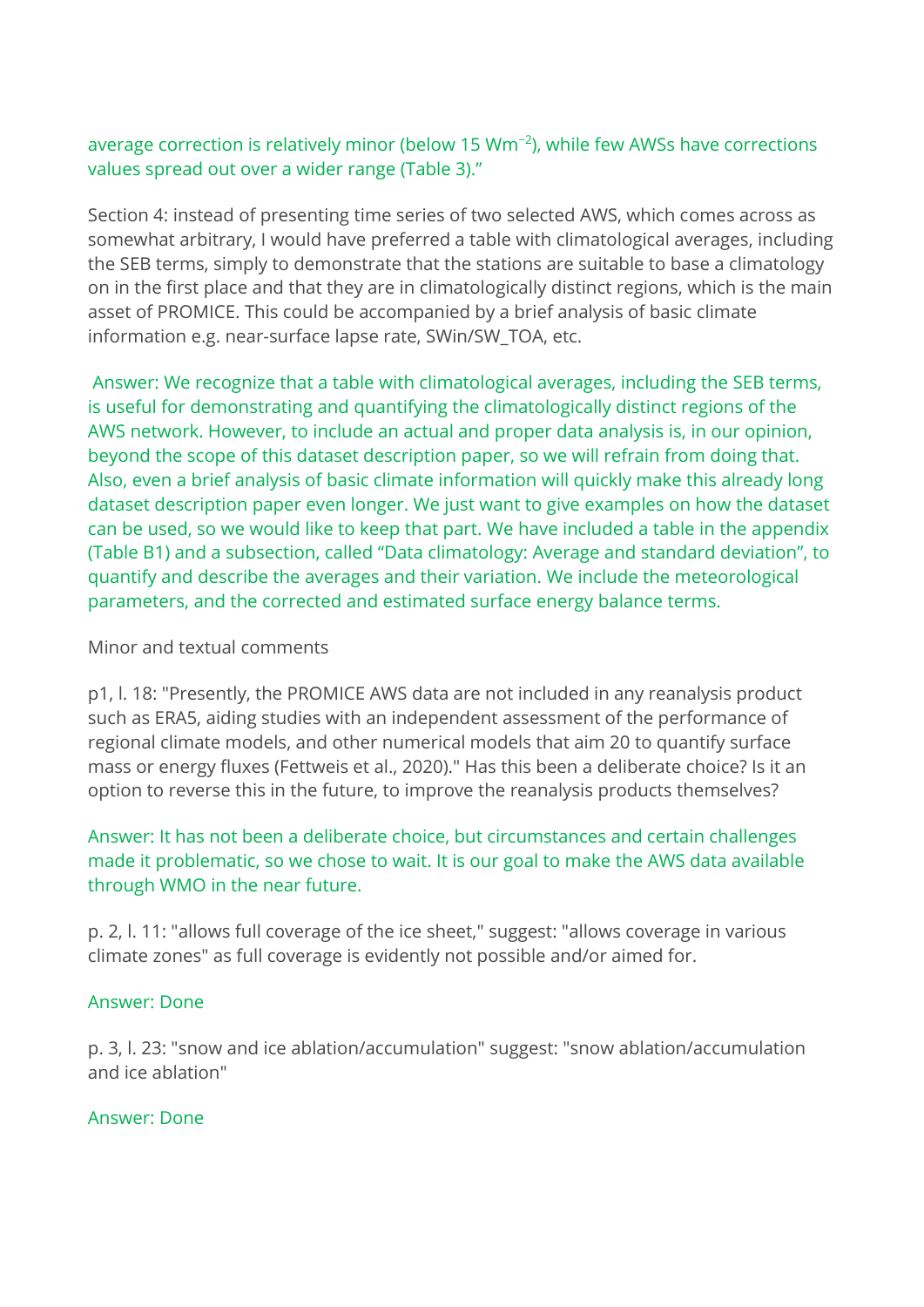p. 8, l. 11: "to quantify ice dynamics" suggest "to quantify ice floe velocity

# Answer: Done

### Review 2

The authors present a well-structured technical description of the PROMICE AWS variables and instrumentation. The presentations of the data processing chain, the measured variables and each instrument are all robust, and it is easy for readers to find relevant information in the text and tables. I did not notice any technical or scientific issues that need to be addressed. However, the text could be improved as shown by my list of linguistic comments below.

1,3: Change "is" to "are"

Answer: Done

1,4: Change "to" to "of"

# Answer: Done

1,13: Change "in" to "by"

# Answer: Done

1,14-15: Too many brackets. This is a general issue throughout the manuscript

# Answer: Done

1,17-18: This statement should be supported by one or more references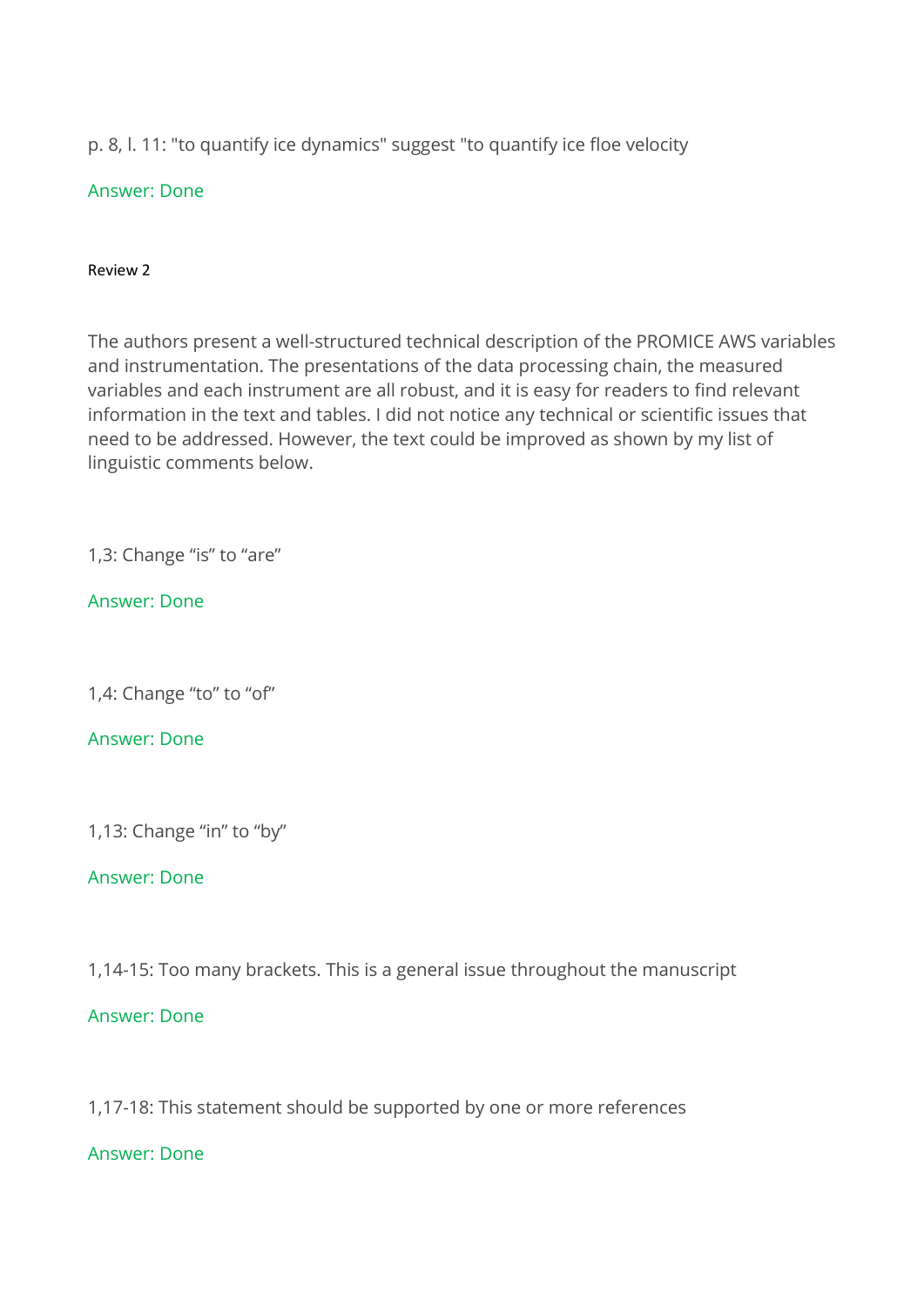2,17-18: Be consistent with respect to the usage of capitalized letters in "Greenland Ice Sheet" or "Greenland ice sheet". Please check the entire manuscript for consistency

Answer: We will use "Greenland ice sheet"

2,25: Insert space before "The"

Answer: Done

3,16-17: This sentence regarding maintenance visits seems to be misplaced as this subchapter concerns the design of the tripod. Consider moving this sentence to the last paragraph in section 2.2

## Answer: Done

4,6: Change to "encodes"

### Answer: Done

4,17: Typo in "production"

## Answer: Fixed

5,5: It would be more informative for the readers if the name of the barometer manufacturer is mentioned in the body text

Answer: No, the reader is referred to Table 2 and the appendix for more information.

7,13: Insert "Figure" before "2"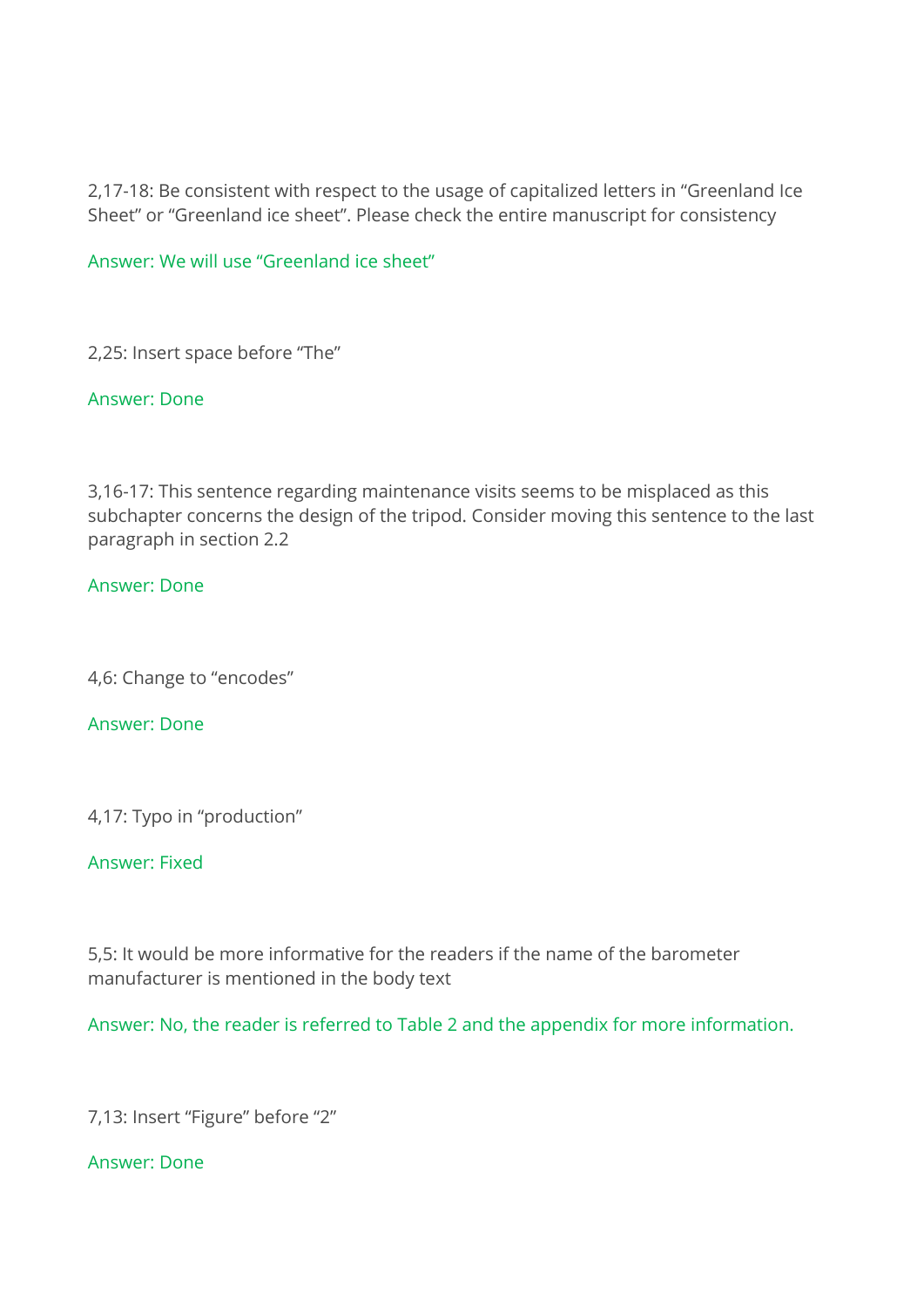7,17: Insert "of" in "… in-/outflow of antifreeze …"

### Answer: Done

7,18: Insert "Figure" before "2"

### Answer: Done

8,21: Insert a hyphen in "Post-processing"

## Answer: Done

9,13: Typo in "respectively"

### Answer: Done

9,18: Be consistent throughout the manuscript in whether "Van" should start with a lowercase or uppercase letter

Answer: Ok, but we are using the Copernicus template (copernicus.cls) when citing others work.

9,18: Change ";" to "and"

Answer: Again, we use the Copernicus template (copernicus.cls) when citing others work.

9,27: Insert a comma after "m" and change "are" to "is"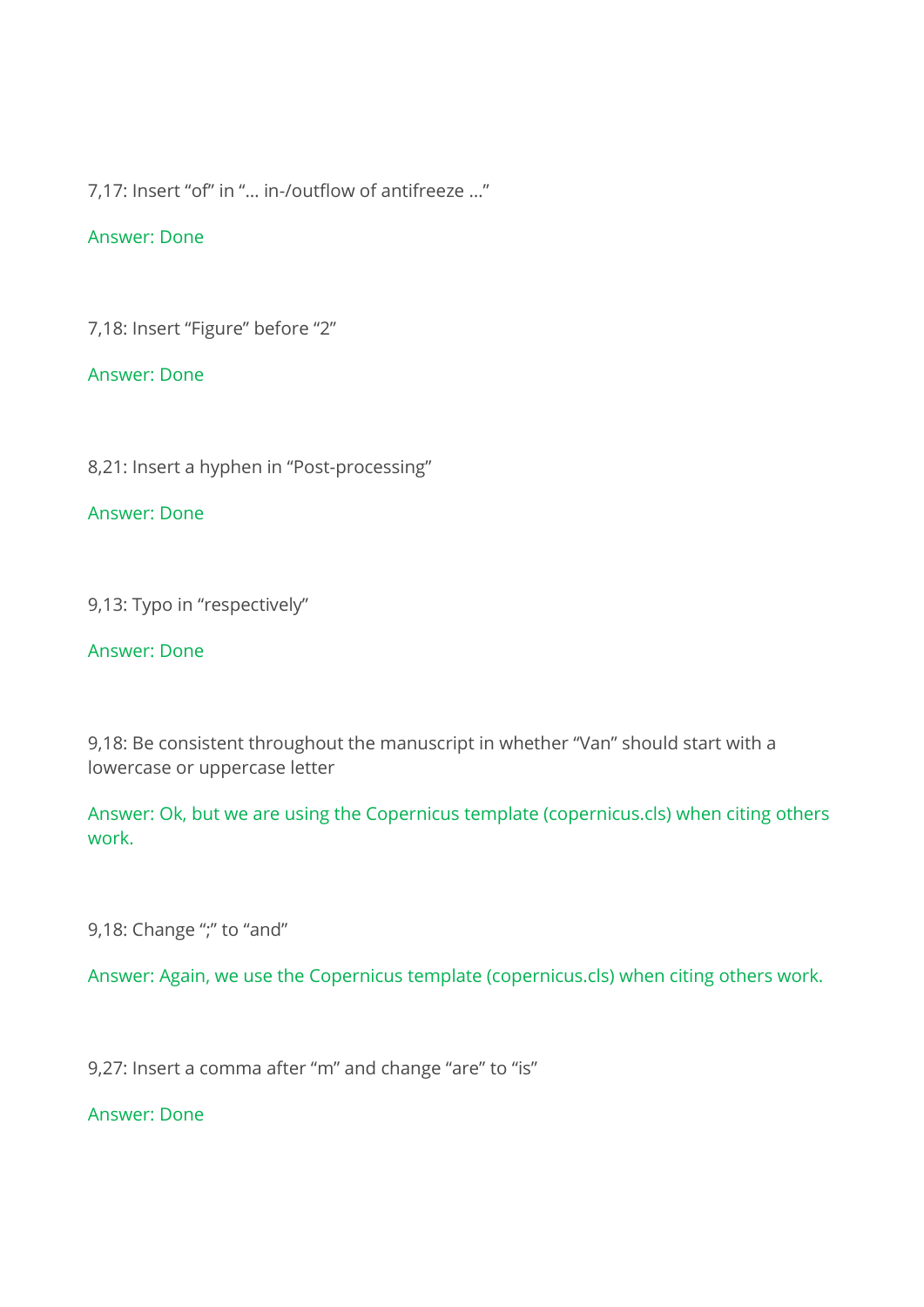9,28-29: Rephrase this sentence to make it understandable

Answer: Done. Rephrased into: "We use the stability correction functions  $\psi_{u,T,q}$  from Equation 12 in Holtslag and De Bruin (1988) for stable atmospheric conditions, while we follow Paulson (1970) for unstable conditions."

10,12: Use past tense here – change to "emphasized"

Answer: Done

10,13: Who are "they"? Rephrase this sentence

Answer: Done. Rephrased into: "Fausto et al. (2016a, b) investigated the use of an unrealistically high  $z_0$  to get agreement between SEB closure and observed ablation rates during extreme sensible and latent heat-driven melt events"

10,18-19: Change to "For a horizontal radiation sensor, the direct beam …"

### Answer: Done

11,15; Change "are" to "is"

### Answer: Done

11,16: Insert "." after "AWS"

Answer: Done

11,19: Typo in "manufacturer" and change to "estimates"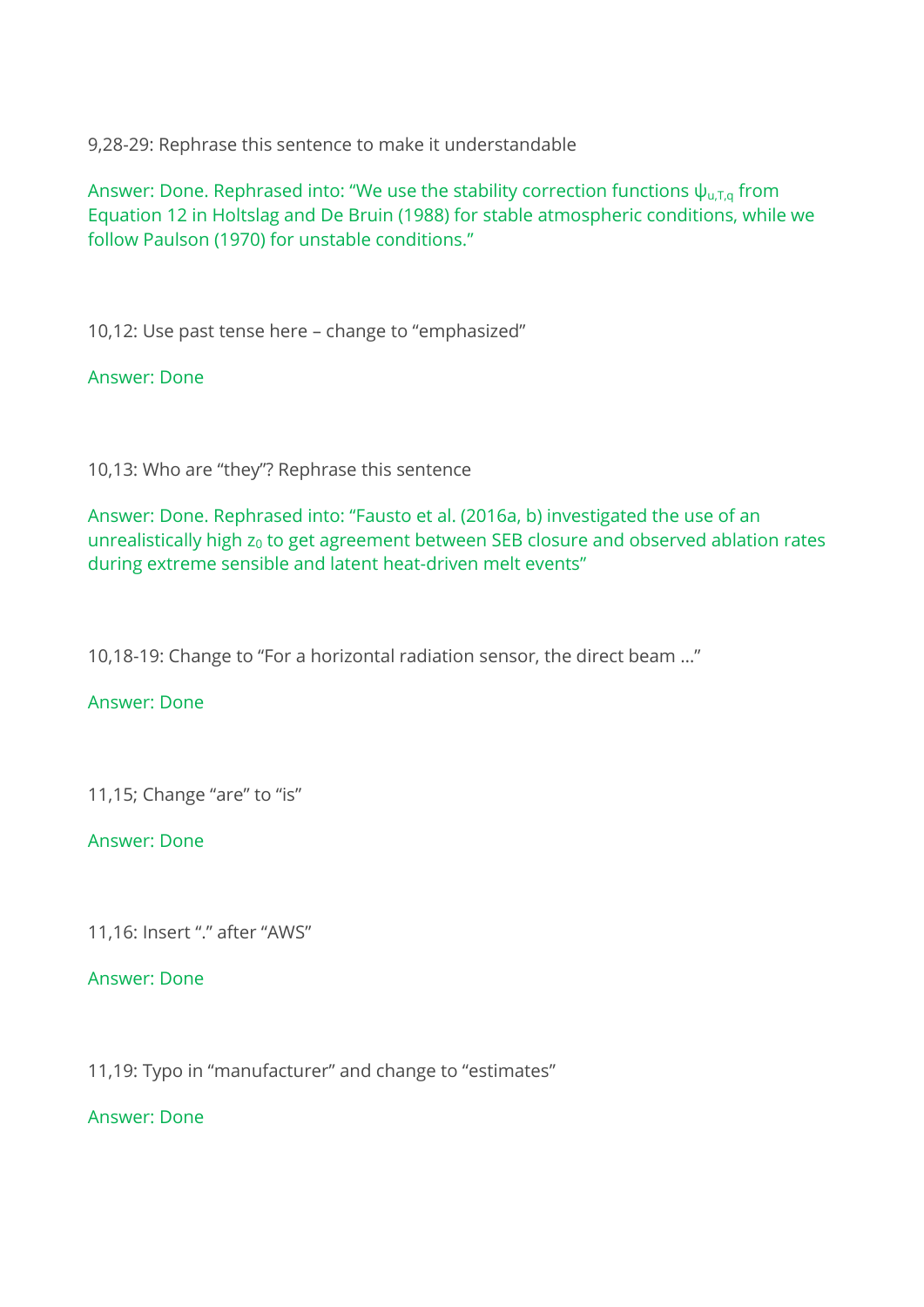11,22: Be consistent in the use of "Fig" or "Figure"

Answer: Done. We use "Figure"

11,28: Insert "the" before "field"

Answer: Done

12,13: Change to "Eighteen out of 26 stations …"

Answer: Done

12,27: Use lowercase first letter in "piteraq"

## Answer: Done

13,17: It would be good with more consistency in the comma usage. For instance, the authors use comma after "Also, …" (13,14) and "Below, …" (13,15), but no comma after "Here …" (13,17)

Answer: We agree. There should be comma after "Here" in (13,17). We have checked the manuscript again for consistency.

15,13: Move "e.g." to the bracket

Answer: Done

15,18: Insert "of" before "26"